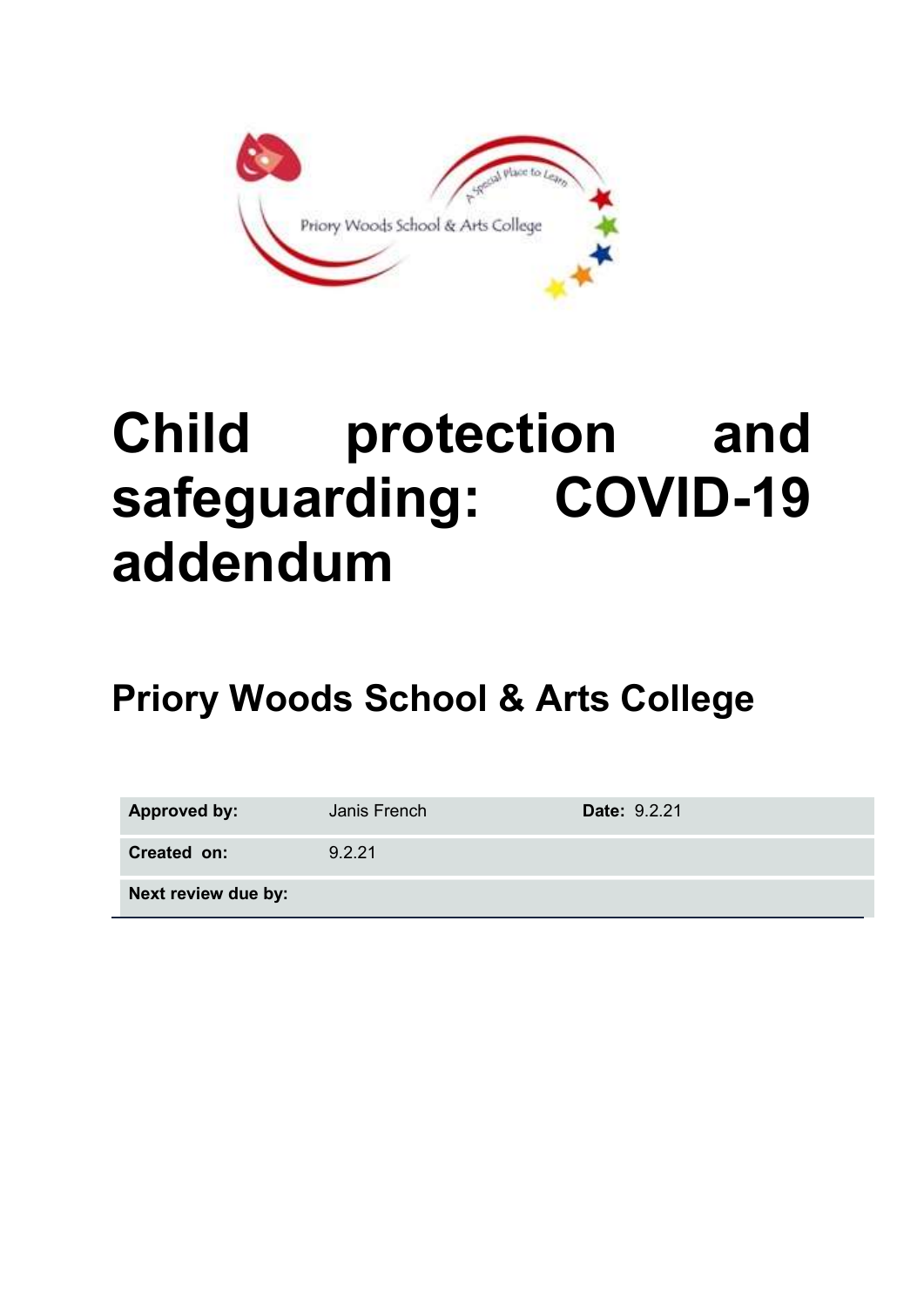# Summary of key COVID-19. related changes

In these unprecedented times we have written the following addendum to ensure that we have in place immediate measures for safeguarding and keeping children safe in the event of an enforced school closure or school being open only for the children of Key Workers.

It is important that all staff are aware of this addendum to the Safeguarding and Child Protection policy and are kept up to date as it is revised. The addendum and revised policy will continue to be made available publicly on the school website.

#### Children with Child Protection Plans

All decisions around the safety and well-being of children that are the subject to a Child Protection Plan will be made in collaboration with the other members of the core group involved with the student. This includes a strict strategy in the managing of contact with them should they or their families be self-isolating or in the event of a Government imposed lock down.

Plans have been put in place around home visiting, (when possible, as advised by the LA guidelines and Government advice) and/or telephone contact. Any home visits/doorstep visits (if permissible) will be agreed in discussion with SLT and with the support of the local authority and social workers (and only upon confirmation that the family are not self-isolating due to the Coronavirus). Staff would always attend a planned home visit in pairs, or if a lone worker visit is conducted then staff will be following the school Lone Working Policy and staff will ensure that they adhere to social distancing regulations. Doorstep visits may be conducted on a lone worker basis with staff checking in with their phase leader before and after the visits.

School is responsive and reactive to;

any updated advice received from the three local safeguarding partners

 any updated advice received from local authorities regarding children with education, health and care (EHC) plans, the local authority designated officer (LADO) and children's social care, reporting mechanisms, referral thresholds and children in need

# Safety planning

To support those children who will be extremely vulnerable during this time of school closure/partial closure for those students that will be unable to access school provision, school have;

Risk assessed known risk factors in the family home/or families risk taking behaviour

have been risk assessed and previously communicated with the LA, Social care and Health what these potential risks are

Identified how the risks can be potentially managed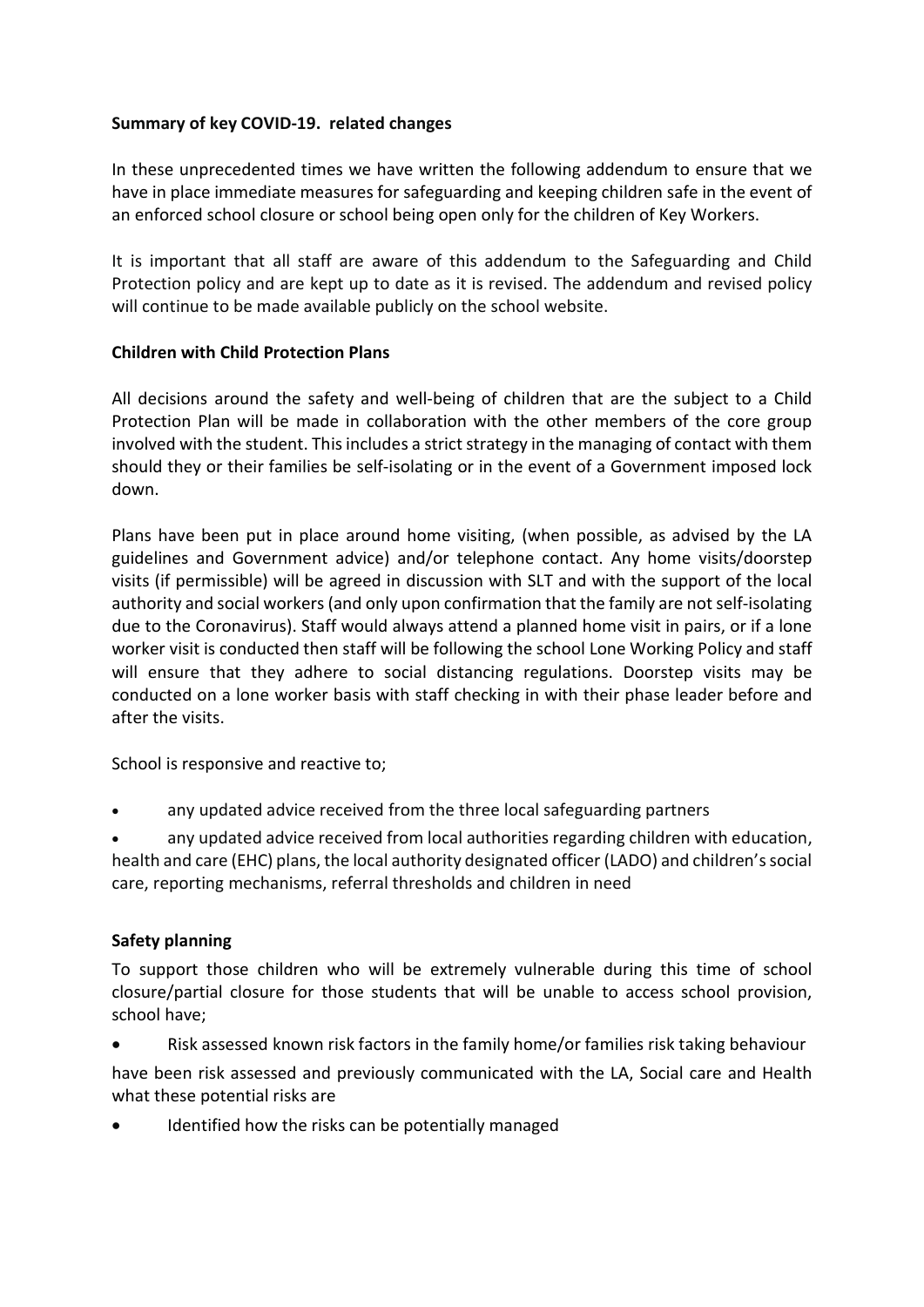We have ensured that where practically possible that families can keep themselves safe and that they have all the necessary contact details for statutory support (social care or police) for national support (childline) and for school.

 Those students that are able to, are in contact with staff, via regular telephone conversations and contact, teams learning sessions and class Dojo and for those more able, with the facilities to do so, via email (some students in P16, G1 and G2).

 Any contact with students follows Priory Woods School & Arts College staff behaviour policy/code of conduct/safer working practices guidance for personal contact with children (where staff are using their our own personal phone they are withholding details of their telephone number).

 When speaking to students, where this is possible, staff are aware to speak to students about how they might be feeling and explore any additional anxieties they might have and staff are reassuring as best that they can. In addition to this staff are reminding students/families of the necessity to remain safe online.

Staff are contacting most students a minimum of once a week via telephone.

# Children in Need

 The same advice as above except telephone contact with the student and family is twice weekly (this will be stepped up or stepped down based on school's level of concern regarding the family, as explored within SLT meetings where safeguarding is agenda item 1. Staff are contacting students a minimum of once a week via telephone and where able to, communicating through class Dojo.

# Looked After Children

• The same advice as children in need except telephone contact and/or doorstep visiting (when permissible by the LA and Government guidelines) will be on an individual case by case basis, as deemed necessary by SLT when considering each case and when feedback is given within the SLT meetings.

(For example, children who are in care of family members, inclusive of older family members e.g. grandparents may require more support and contact. The support of the Virtual school and Virtual Headteacher maybe requested in this instance alongside the LA, social care and our safeguarding partnership arrangements as the local authority remain corporate parents for looked after children. Any Corporate parent's detail and contacts are held for all looked after children and confirmation will be sought on procedures from them in writing).

# Early Help

The same advice as above except telephone contact will be on a weekly basis.

# Children with Medical Needs or Disabilities

The same advice as above except telephone contact and/or doorstep visiting (when LA and Government guidelines allow) should be on an individual case by case basis, as deemed necessary by SLT.

School recognised that it is imperative that all families who have children with medical needs or disabilities have practical plans in place to manage the needs of their children should selfisolation or a Government imposed lock down occur. This includes primarily that they have all the necessary equipment and medication to manage their child's needs in the event of any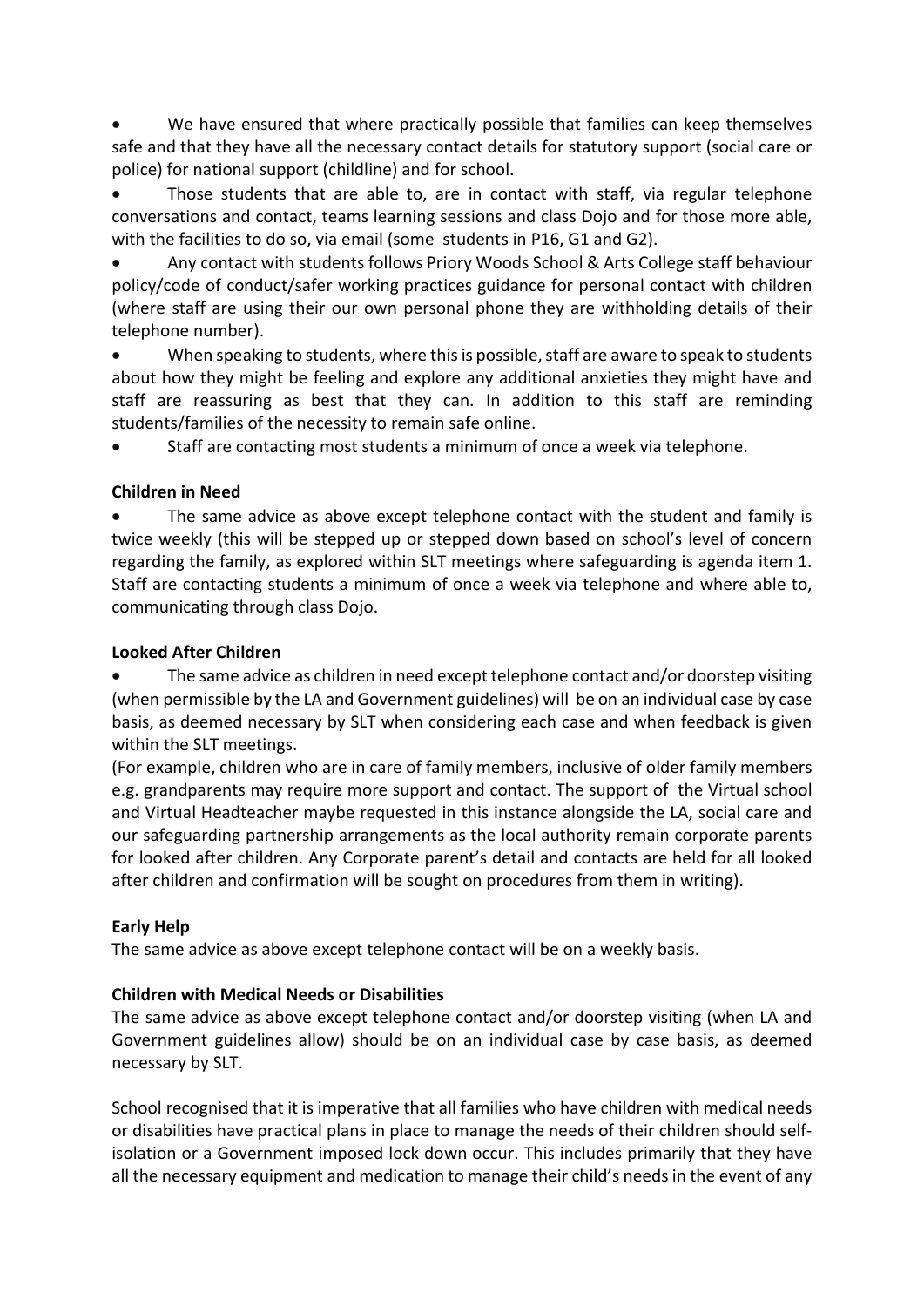imposed isolation and have all of the practical access to provisions and pharmacies to meet their child's medication needs. If parents themselves have medical needs then if it is necessary Priory Woods School & Arts College will increase the level of contact with these families and also share any concerns with the relevant agencies; to ensure they are all safe and well and able to access services that they need. In circumstances of this level of need daily contact would be recommended by an identified agency and this will be monitored by school.

#### School Contact

As stated above, Priory Woods School & Arts College has taken action to ensure that children know, where this is appropriate/possible, what level of contact school will have with them and what to expect so that phone calls do not come out of the blue.

Some students are able to email and staff are also emailing them to maintain contact and check in on their wellbeing.

School regularly updates the school website, social media and school apps with information, positive news and as a form of contact to keep students and families updated and remind them that we are available remotely and via the school contact number.

Where appropriate staff have uploaded short videos, vlogs and also ideas for homework activities that students can regularly do at home in addition to accessing Lexia, RM Maths, Snappy Maths, Teams, activities on class Dojo for those students that it is appropriate to do so.

Some Key worker/Vulnerable students attending school are able to maintain contact and relationships with their peers who are home learning through Teams and they share their work on Class Dojo.

# Safer Working Practices

There are clear guidelines under school's staff behaviour policy/code of conduct or safer working practices about our expectations of staff in maintaining contact with children. While appreciating that we need to be flexible with technology in these unprecedented times staff know that it is important that they remain professional at all times and ensure any personal mobile use is protected or schools use only school technology wherever possible.

# **Staffing**

 Staff at risk from health conditions or with caring responsibilities have not been included in the staffing rota for providing care in school for the children of Key Workers/Vulnerable students. The CEV staff have risk assessments in place.

 All staff that are not on the working in school rota are currently working from home and are aware that should they have concerns or issues regarding the safety and wellbeing of students/families that they contact the DSL, Janis French, DDSLs Paula Smith, Hazel Souter, Emma Fox, Kendra Hatcher, Lisa Connor, Kat Hughes or Janet Coyle immediately and then record their concerns on CPOMs.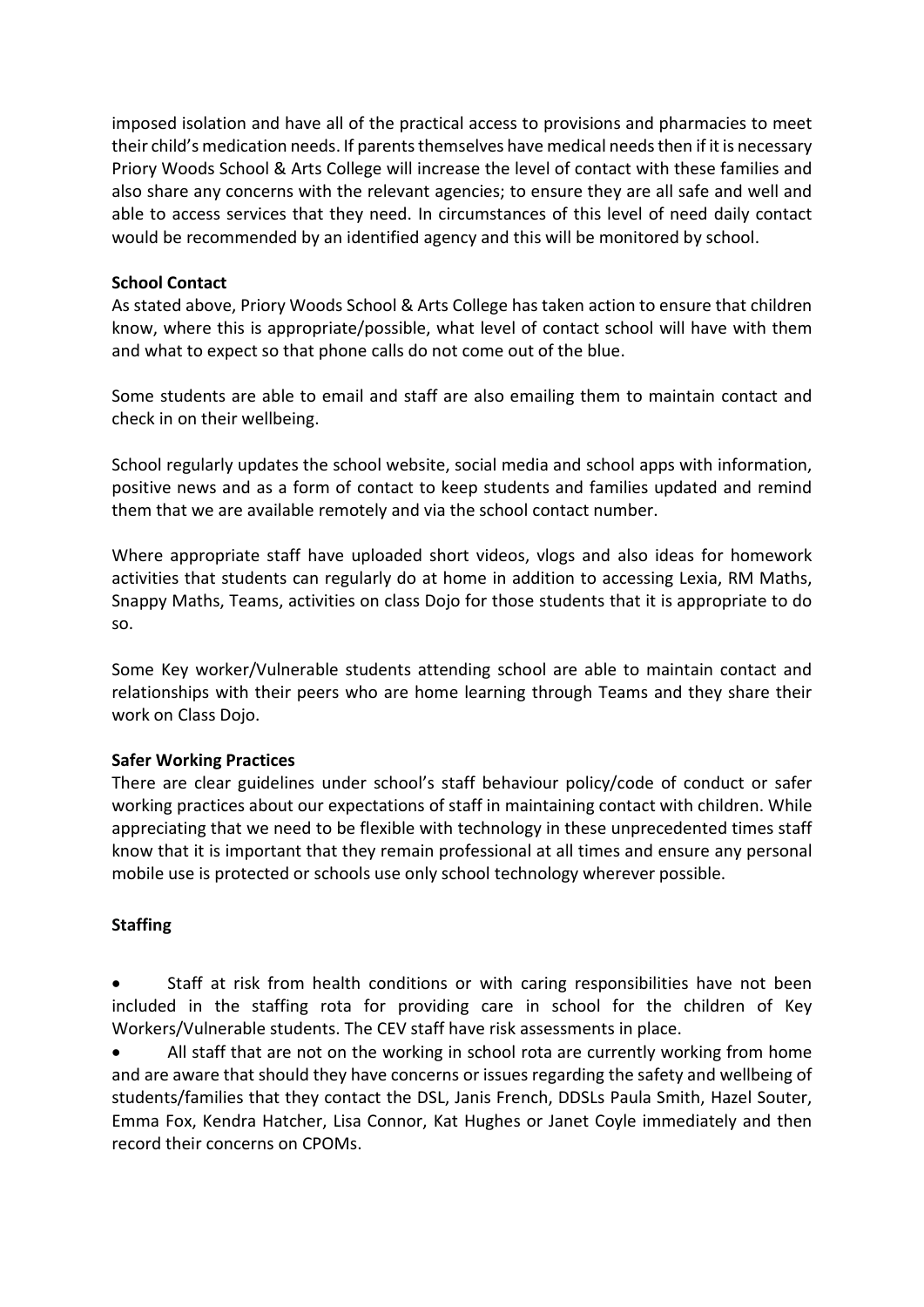All staff are aware of their responsibility for the continued importance of acting immediately on any safeguarding concerns

 SLT and the appropriate staff will continue to work with and support children's social workers, the Local Authority and the virtual school head (VSH, Victoria Banks) for looked-after and previously looked-after children

 Peer on Peer abuse - given the very challenging and different circumstances that school are operating within, a revised process may be required for managing any report of such abuse and supporting victims (the principles as set out in part 5 of KCSIE should continue to inform any revised approach)

 Should any staff/person, if they have concerns about a staff member who may pose a safeguarding risk to children (the principles in part 4 of KCSIE will continue to support how a school or college responds to any such concerns) MUST contact Janis French DSL or DDSLs Paula Smith, Hazel Souter, Emma Fox, Kendra Hatcher, Lisa Conor, Kat Hughes or Janet Coyle or should the concern be regarding the DSL then the Safeguarding Governor, David Mudd must be informed.

 School are contacting all students on a weekly basis and where possible are speaking with the students to check in with them and/or conduct regular doorstep visits to see the student.

Esafety advice and links are available on the school website, facebook and Twitter.

Esafety sessions have formed part of the curriculum diet for the students that are able to access and process this information within the formal part of the curriculum.

For those students that it is appropriate for, they have been previously supplied with an Esafety session that was emailed, to ensure that they are reminded and are aware of their need to keep safe whilst online.

Esafety advice will also be shared with parents via a video and some resources will be available on the school web site.

Any concerns regarding ESafety will be progressed with parents/carers, the young person and will be reported to Social Care and the police if necessary and potentially Ralph Jordinson, the LA Risk & Resilience Coordinator for his advice/guidance.

# Designated safeguarding leads and Deputy Designated Safeguarding Leads (DDSLs)

When providing care for the children of key working staff/vulnerable students attending school there is always a trained DSL or deputy available on site. It is recognised that this may have to change due to illness, self isolation etc so where this is the case there are 2 options that we have ensured are in place:

 When students of keyworkers/vulnerable students are accessing school during it's partial closure a trained DSL, Janis French or DDSLs Paula Smith, Hazel Souter, Emma Fox, Kendra Hatcher, Lisa Connor, Kat Hughes or Janet Coyle, one or more of whom are available in school and contactable via phone.

 It is planned that the trained DSL is always on site, in addition to this at least one DDSL will always be on site who will take responsibility for co-ordinating safeguarding on the school site. This might include updating and managing access to CPOMS and liaising with the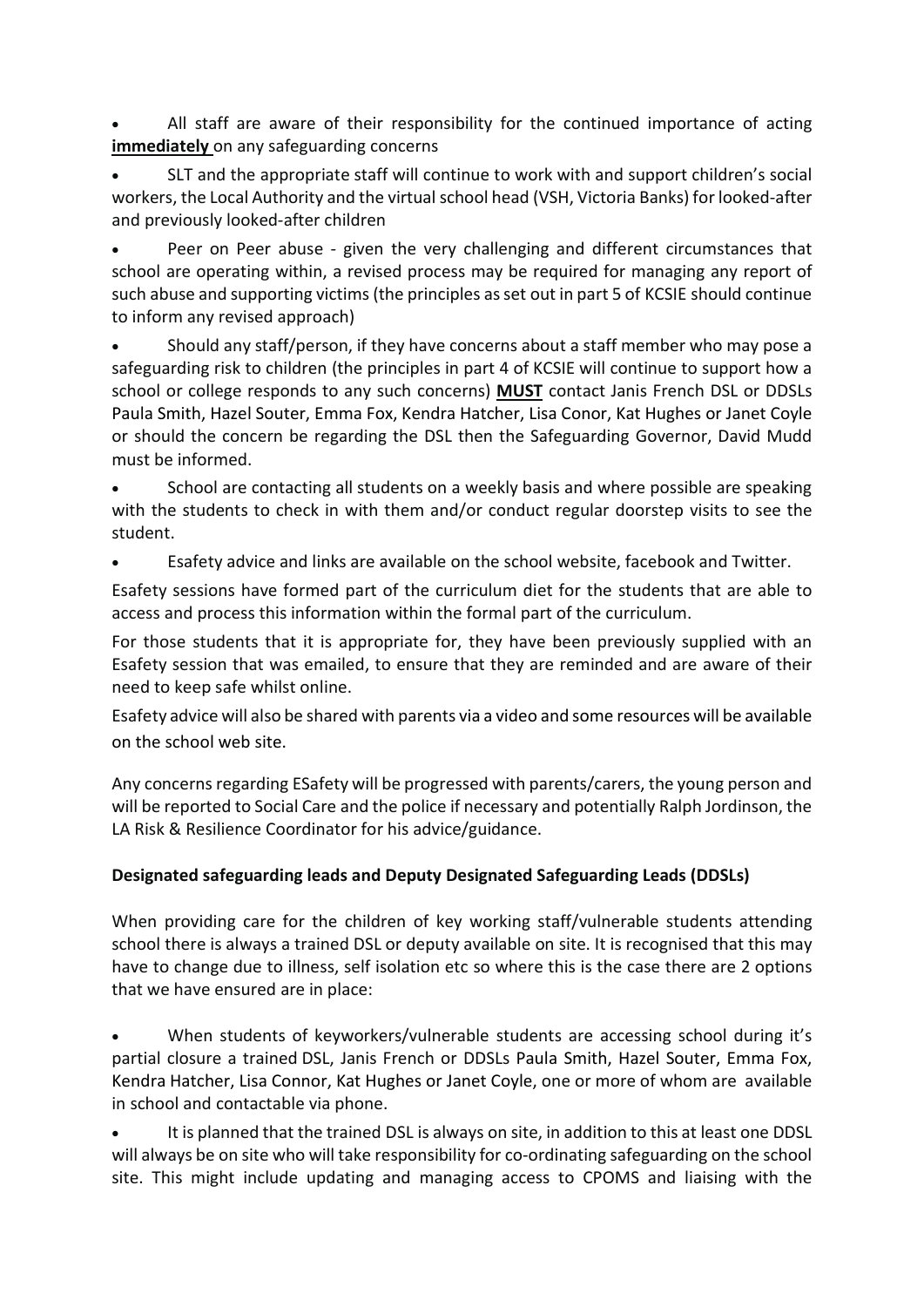offsite DDSLs as required, liaising with children's social workers where they require access to information regarding children in need and/or to carry out statutory assessments (when risk assessments and Government guidelines allow).

All school staff working in school during the COVID-19 partial closure will have access to a trained DSL or deputy and know on any given day who that person is and how to speak to them.

#### Vulnerable children

The Government March 2020 definition of Vulnerable children is;

Vulnerable children include those who have a social worker and those children and young people up to the age of 25 with education, health and care (EHC) plans.

Those who have a social worker include children who have a child protection plan and those who are looked after by the local authority. A child may also be deemed to be vulnerable if they have been assessed as being in need or otherwise meet the definition in section 17 of the Children Act 1989.

Those with an EHC plan should be risk-assessed by their school or college in consultation with the local authority (LA) and parents, to decide whether they need to continue to be offered a school or college place in order to meet their needs, or whether they can safely have their needs met at home. This could include, if necessary, carers, therapists or clinicians visiting the home to provide any essential services. Many children and young people with EHC plans can safely remain at home.

Ensuring that vulnerable children remain protected is a top priority both for the government and for school staff.

Local authorities have the key day-to-day responsibility for delivery of children's social care. Social workers and VSHs will continue to work with vulnerable children in this difficult period and should support these children to access this provision. The Head Teacher works with the LA Lead Professional to identify those families which may be causing concern. These concerns are taken to the weekly Risk Stratification meeting and further support is discussed and put in place as required.

Senior leaders, especially DSLs (and deputies) know who their most vulnerable children are and have the flexibility to offer a place to those on the edges of receiving children's social care support.

 SLT have listed such students and will actively continue to work with and support children' social workers to help protect vulnerable children. This will be especially important during the COVID-19 pandemic period.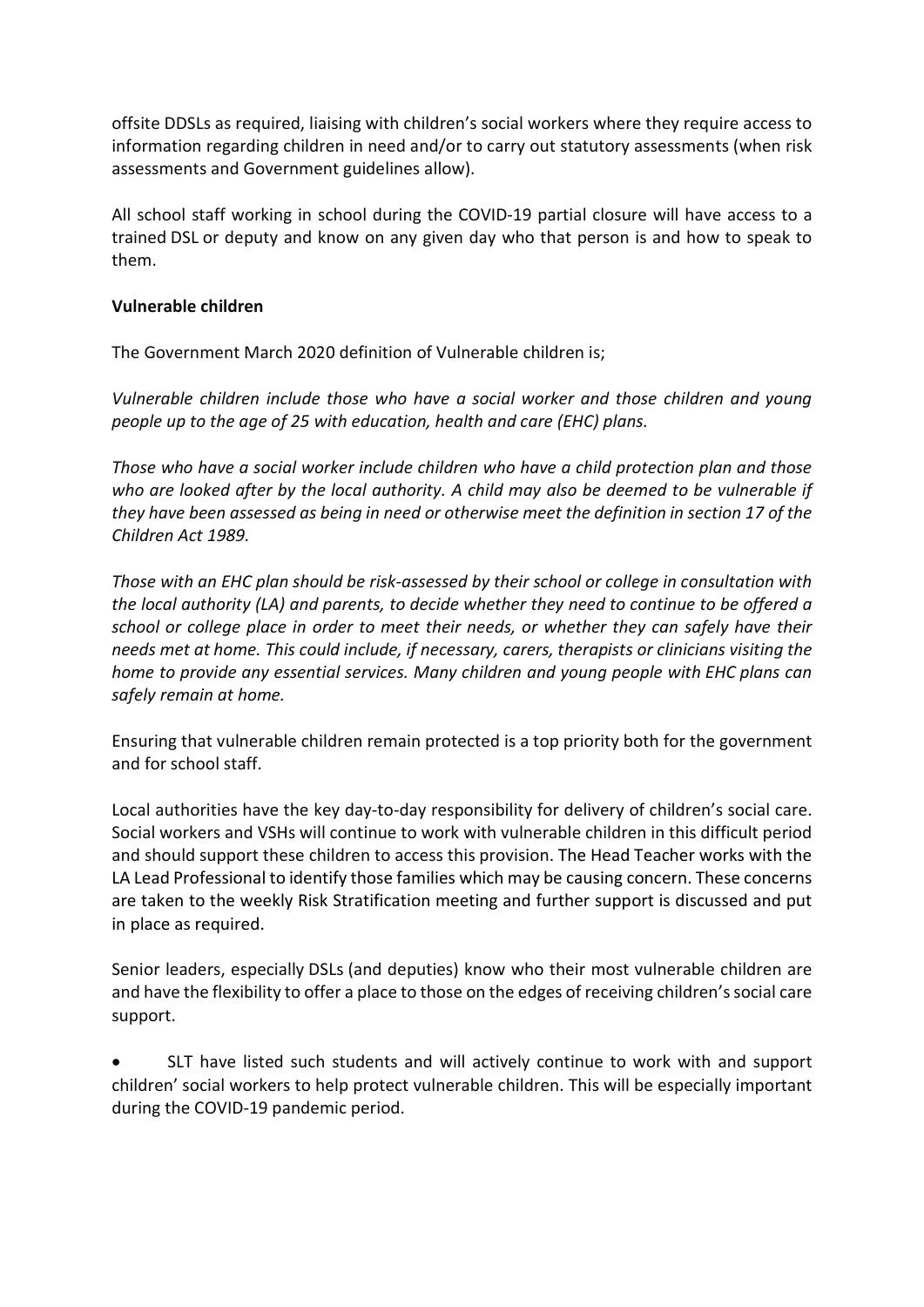#### Attendance

During this time of adopting COVID-19 measures, school is completing their usual day-to-day attendance processes to follow up on non-attendance of Key worker and vulnerable children that have been allocated places in school during partial opening.

School will liaise with social workers/families and will agree with families whether children in need should be attending education provision – and the school will then follow up on any child that we were expecting to attend, who does not.

School has a schedule of which students are expected to attend on which day. School will also follow up with any parent or carer who has arranged care for their children and the children subsequently doesn't attend.

Schools will ensure that when communicating with parents/carers to confirm that any emergency contact numbers held are correct and active. We will also ask for any additional emergency contact numbers where they are available.

In all circumstances where a vulnerable child does not take up their place at school the social worker will be notified.

School office staff completes the DfE attendance form daily and records are kept for safeguarding purposes.

#### Going Outside

During school partial closure students will be reminded to follow the government's guidance on this. Parents should not be arranging park play dates or meet ups with multiple parents and children whilst not attending school. It is important to reinforce this with students and parents and look at practical things they can do, such as being out in their back garden or yard for fresh air and games. Going for walks in parks, recreation areas for the allowed one hour a day in their bubble.

# Staff training and safeguarding induction

All existing school staff have had safeguarding training and have read part 1 of KCSIE. Staff are aware that they can report any safeguarding issue to the DSL or DDSLs.

If staff are concerned/worried about a child in the community, they know that they can report such concerns directly to the South Tees MACH (Tees Valley Hub).

School do not have any new staff that have not yet completed their safeguarding induction.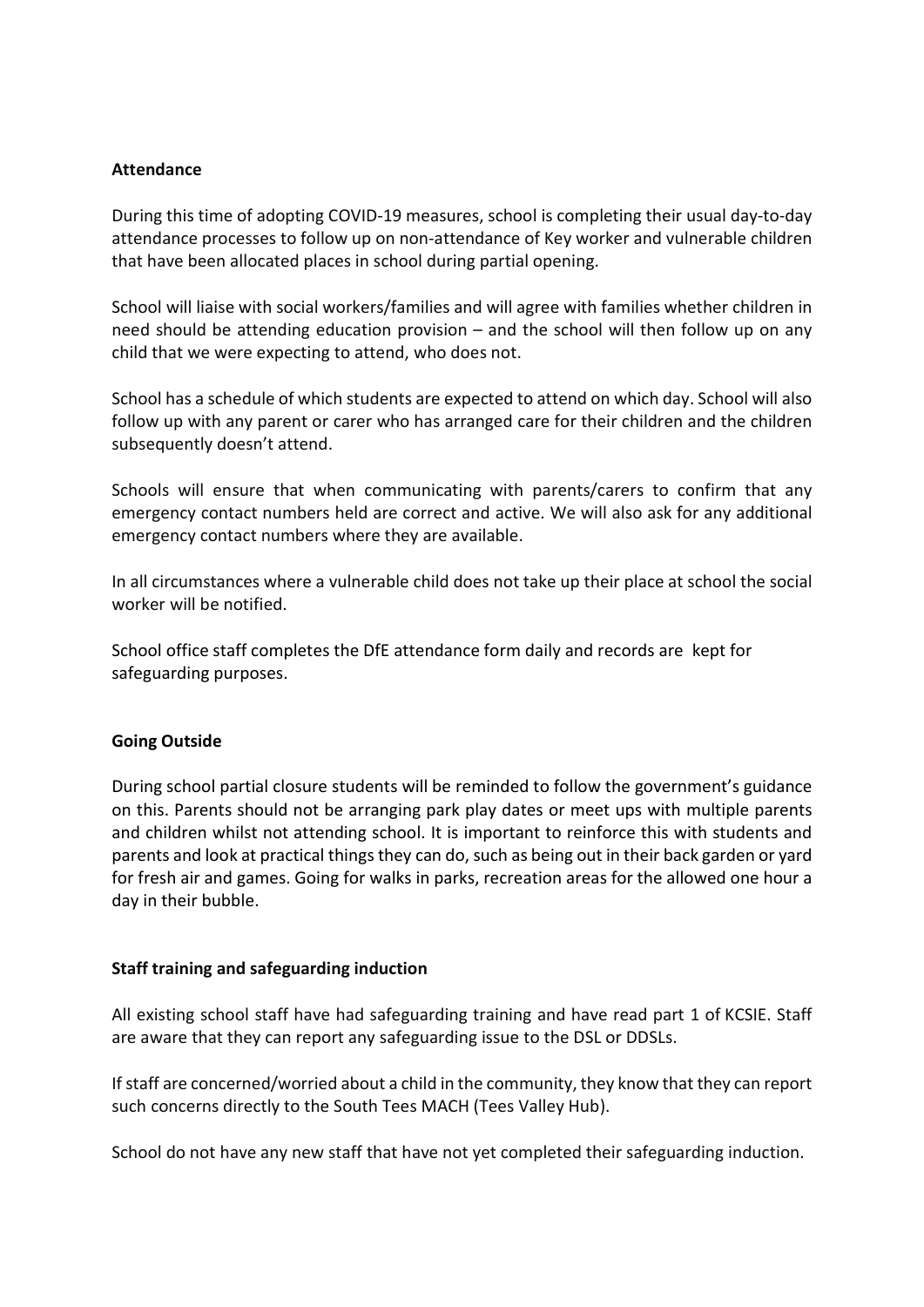#### Safer recruitment/volunteers and movement of staff

Whilst the school is in the throws of the COVID-19 crisis we acknowledge our duty to ensure that it remains essential that people who are unsuitable are not allowed to enter the children's workforce or gain access to children.

Should school recruit new staff, Priory Woods will continue to follow the relevant safer recruitment processes for our setting, including, as appropriate, relevant sections in part 3 of KCSIE. In response to COVID-19. , the Disclosure and Barring Service (DBS) has made changes to its guidance on standard and enhanced DBS ID checking to minimise the need for face-to-face contact. This will be followed and adhered to.

Priory Woods School has a policy that we do not accept volunteers but we offer work experience placement for a variety of educational settings and those students that require a DBS have one in place prior to commencing their placement. It is obviously not appropriate to provide such students with placement opportunities whilst COVID-19 procedures are in place and nationally, society is following social distancing protocols.

Current staff already engaging in regulated activity and who already have the appropriate DBS check will not require a new DBS should they be redeployed to another school/setting to support the care of children. School are aware that the type of setting on the DBS check, for example a specific category of school, is not a barrier. The same principle applies if childcare workers move to work temporarily in a school setting.

In such case Priory Woods will risk assess following the KCSIE guidance; following the checking and risk assessment process as set out in paragraphs 167 to 172 of KCSIE. Under no circumstances should any person who has not been checked be left unsupervised or allowed to work in regulated activity.

The onus remains on Priory Woods School to satisfy ourselves that personnel in our setting have had the required checks, including as required those set out in part 3 of KCSIE, in the above scenario this can be achieved, if Priory Woods, as the receiving institution chooses to, via seeking assurance from the current employer rather than requiring new checks.

We are aware of our duty as;

'Schools and colleges must continue to follow their legal duty to refer to the DBS anyone who has harmed or poses a risk of harm to a child or vulnerable adult. Full details can be found at paragraph 163 of KCSIE.'

School are aware of our duty to continue to consider and make referrals to the Teaching Regulation Agency (TRA) as per paragraph 166 of KCSIE and the TRA's 'Teacher misconduct advice for making a referral.

During the COVID-19 period all referrals should be made by emailing;

Misconduct.Teacher@education.gov.uk.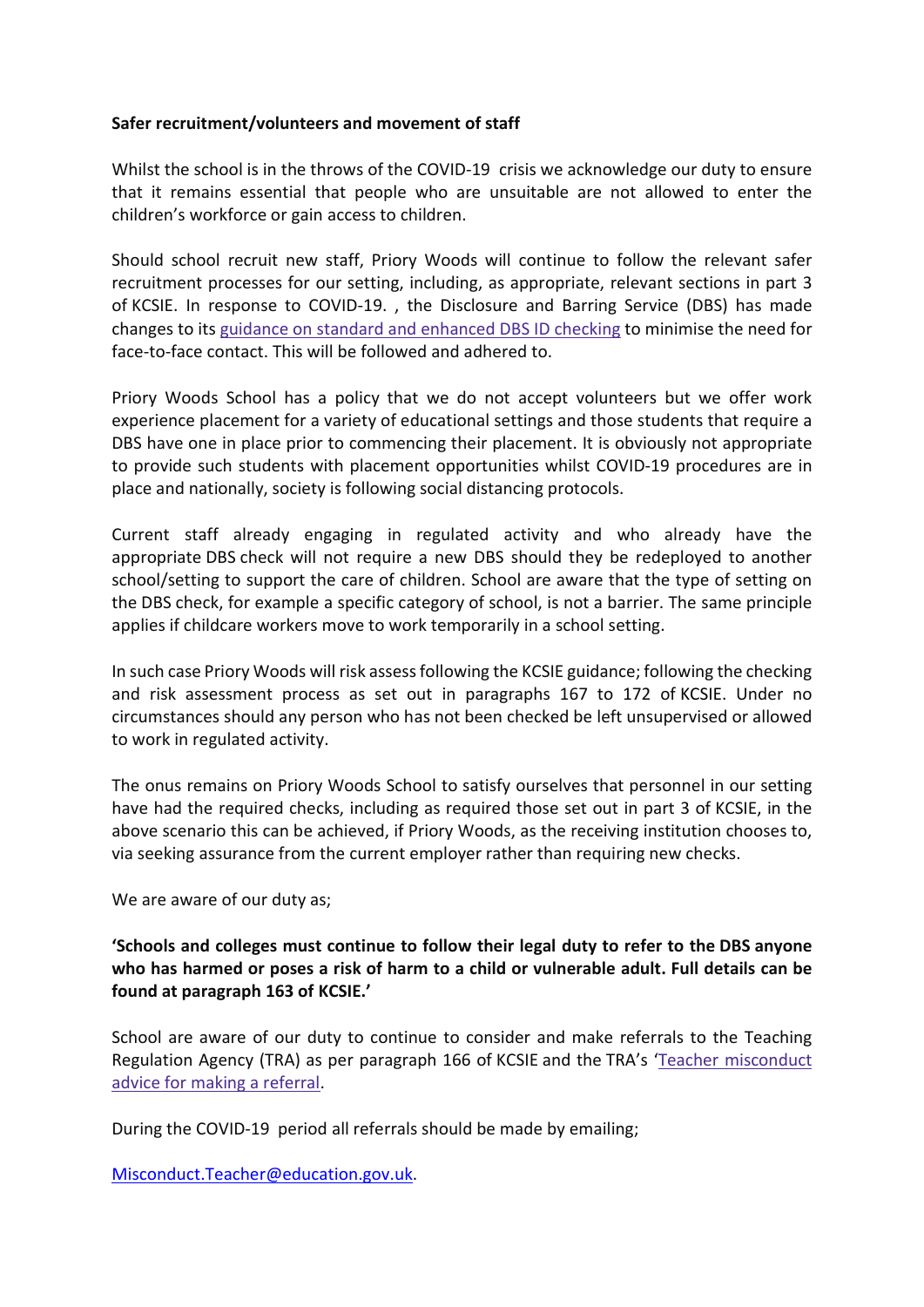All referrals received by the TRA will continue to be considered. Where referrals on serious safeguarding matters are received and it is deemed that there is a public interest in doing so consideration will be given as to whether an interim prohibition order (IPO) should be put in place. The TRA will continue to progress all cases but will not schedule any hearings at the current time.

Whilst acknowledging the challenge of the current environment, it is essential from a safeguarding perspective that Priory Woods School is aware, on any given day, which staff are in the school and that the appropriate checks have been carried out, especially for anyone engaging in regulated activity.

Priory Woods School will ensure that we continue to keep the single central record (SCR) up to date as outlined in paragraphs 148 to 156 in KCSIE. The SCR will also provide the means to log everyone that will be working in school on any given day, including any staff who may be on loan from other institutions or visiting professionals. The SCR will also be used to log details of any risk assessments carried out on staff on loan from elsewhere.

#### Mental health

Priory Woods School are mindful that distressing life events, such as the current circumstances, can affect the mental health of pupils, parents/carers. Staff are aware of this in setting expectations of students' set activities/work when they are at home/school and when speaking with students/families.

Staff are aware mental health issues can bring about changes in a young person's behaviour or emotional state which can be displayed in a range of different ways, and that can be an indication of an underlying problem.

Support for our students in the current circumstances includes some email groups, Teams meetings, whats app communications and telephone calls depending upon age and phase. This may well require the additional support of other specialist staff or support services. There is further guidance available on mental health and behaviour in schools.

Staff are also in close contact with each other to ensure the mental wellbeing of each other and will report any concerns to SLT. Staff are aware of the school insurance scheme that can also provide counselling if required which is private and confidential.

School will ensure when we are providing for children of critical workers and vulnerable children on site (where appropriate to do so given the complexity and potential dangers of health issues), that we ensure that the appropriate support is in place for them to the best of our ability and resources. Staff are contacting parents/carers a minimum of once a week, CIN/LAC and CP more, in addition to any further contact when an identified need/concern is raised.

#### Online safety in schools and colleges

It will be more important than ever that schools and colleges provide a safe environment, including online. Priory Woods School & Arts College will continue to ensure that appropriate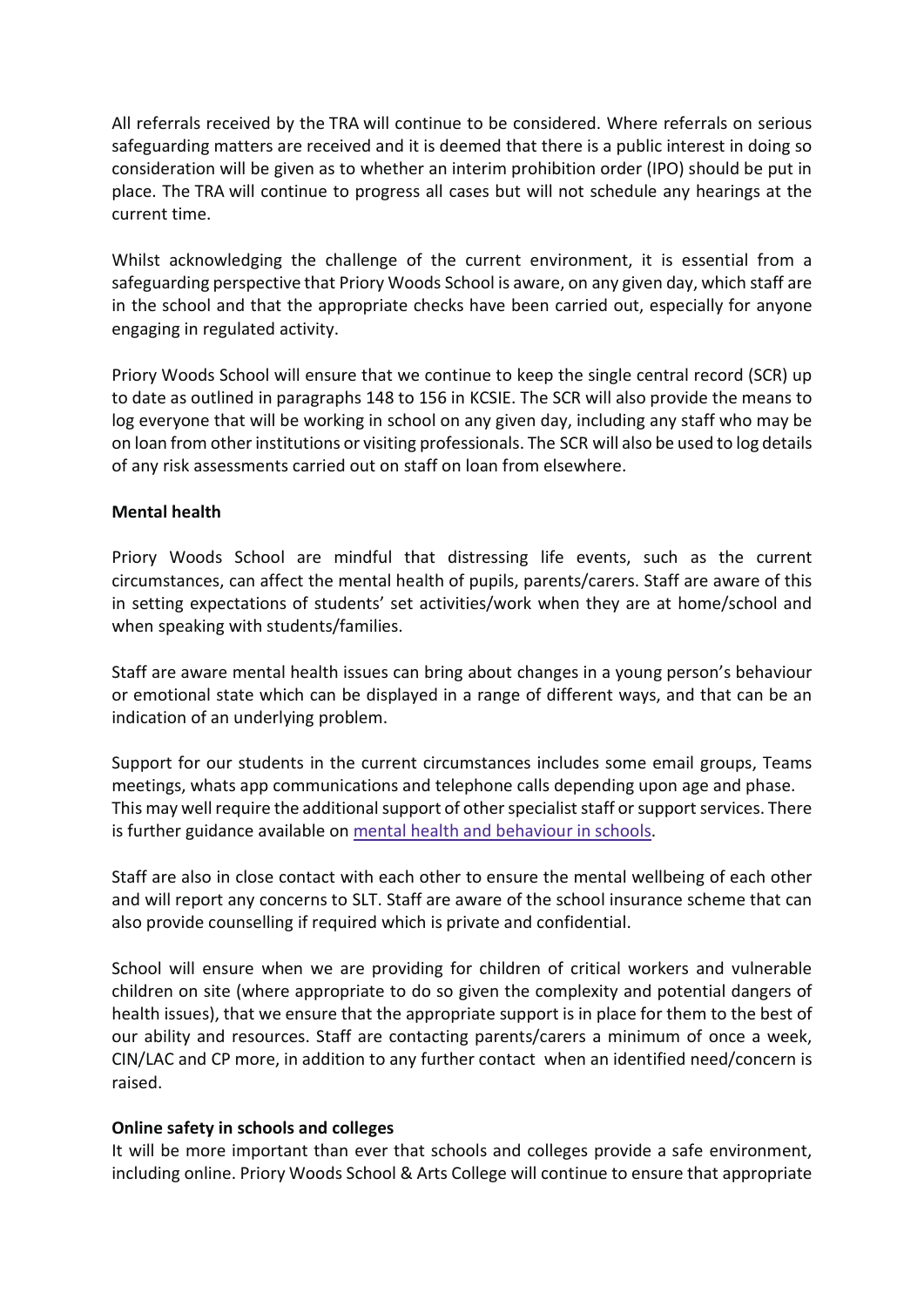filters and monitoring systems (read guidance on what "appropriate" looks like) are in place to protect children when they are online on the school IT systems or recommended resources. School have considered who in our organisation has the technical knowledge to maintain safe IT arrangements (Glen Grout and Derek Evans) and we have the appropriate reporting systems in place.

School also has contingency arrangements if the IT specialists become unavailable. In School online access is filtered and monitored through Smoothwall, which is a shared resource with Outwood Academy (Priory Woods School & Arts College is on a shared site), so should this go down (then no one would be able to access the Internet in school, therefore not posing a safety issue). A named technician at Outwood Academy would resolve this.

School have Securus, which is specifically for Safeguarding. This is cloud based, in the event of this going down it would be fixed by Securus remotely.

With regards to accessing logs, a nominated senior leader has access, in addition to the rest of SLT should the need arise.

With regards to the network, the School IT specialist has a Onedrive shared with the School Business Manager that details all the network access instructions / passwords etc. In any eventuality that necessitates the identified Outwood Academy IT specialist can assist with access when Priory Woods School & Arts College key staff provide the login details.

The UK Council for Internet Safety provides information to help governing boards and proprietors assure themselves that any new arrangements continue to effectively safeguard children online.

The UK Safer Internet Centre's professional online safety helpline also provides support for the children's workforce with any online safety issues they face. Local authorities may also be able to provide support.

#### Children and online safety away from school

Priory Woods School is doing what we reasonably can to keep all of our students safe online whilst they are away from school. Regular information around esafety is shared through the website and social media.

Staff are aware of esafety and of the potential risks that this poses. Staff know to continually monitor their interactions, including online, with students for any evident signs that the student maybe at risk.

Any concerns will be dealt with as per the Safeguarding/Child protection policy and where appropriate referrals will still be made to children's social care and as required, the police.

Priory Woods have an expectation that not all students will be able to work remotely but some students will access activities through the website links and access activities such as Lexia, RM Maths and Snappy Maths where appropriate and some may join Teams sessions.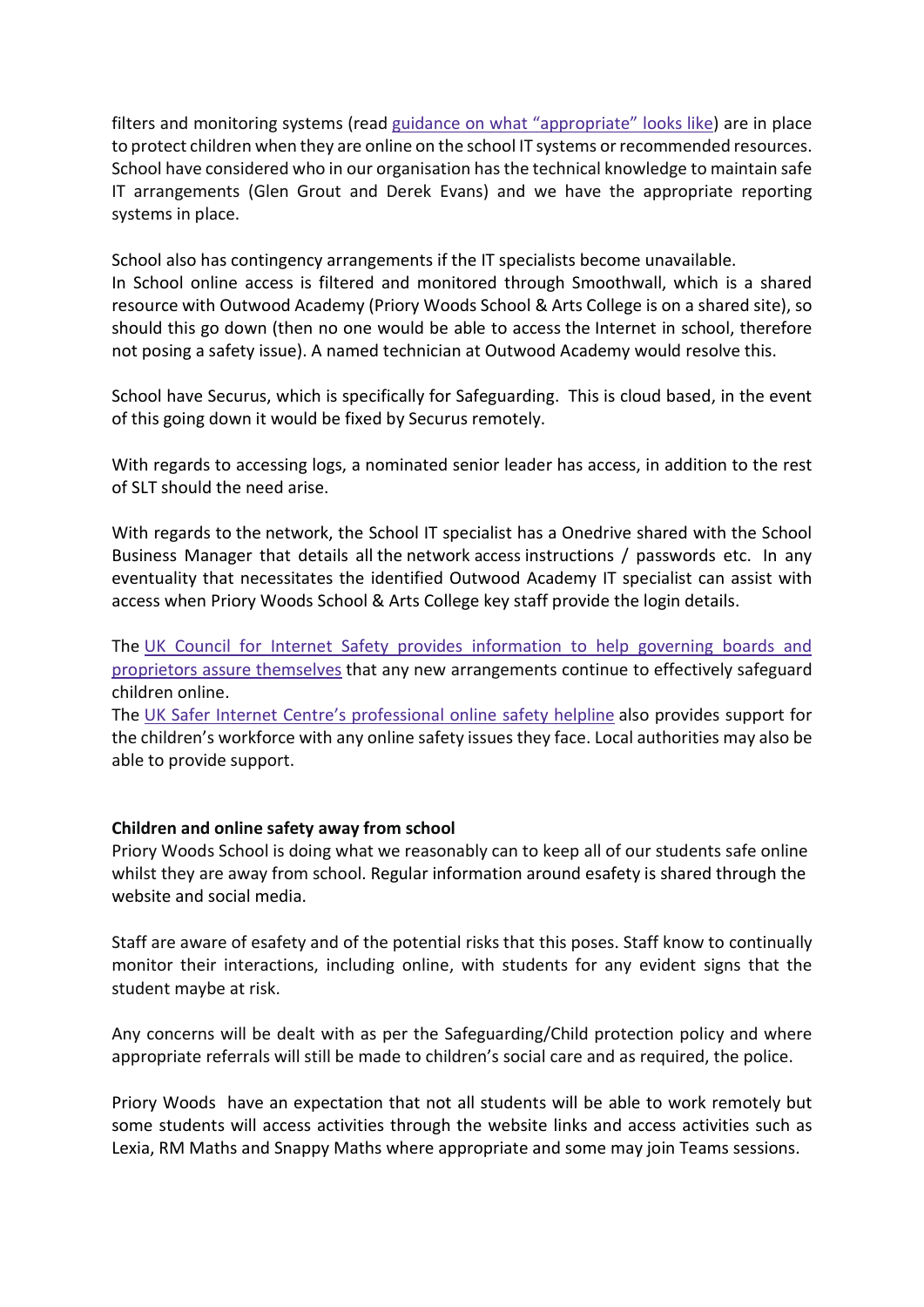All of our students for whom it is appropriate are aware of the code of conduct and acceptable use of technologies within school and home, staff pupil/student relationships and communication including the use of social media. The principles set out in the guidance for safer working practice for those working with children and young people in education settings published by the Safer Recruitment Consortium have helped satisfy that school staff behaviour policies are robust and effective.

Our policies apply equally to all existing or new online and distance learning arrangements which are introduced as a result of the COVID-19 virus.

Priory Woods School staff have ensured that they have followed and adhered to GDPR/ guidelines and systems are in line with privacy and data protection/GDPR requirements.

Students are aware (where they have capacity to do so) that there are very clear reporting routes in place when accessing material online so that they can raise any concerns whilst online or to staff/parents should they encounter something that they are not comfortable with.

In addition to the reporting routes back to the school students are also signposted to age appropriate practical support from the likes of:

- Childline for support
- UK Safer Internet Centre to report and remove harmful online content
- CEOP for advice on making a report about online abuse

Staff of Priory Woods School & Arts College are in regular contact with parents/carers. Such communications are also used to reinforce the importance of students being safe online. It is especially important for parents/carers to be aware of what their child is being asked to do online, including the sites they are asked to access and be clear who from the school or college (if anyone) their child is going to be interacting with online.

Parents/carers may choose to supplement the school online offer with support from online companies. In school staffs' communications with parents and carers, school will emphasise the importance of securing online support from a reputable organisation who can provide evidence that they are safe and can be trusted to have access to children. Support for parents and carers to keep their children safe online includes:

Internet matters - for support for parents and carers to keep their children safe online

 London Grid for Learning - for support for parents and carers to keep their children safe online

- Net-aware for support for parents and careers from the NSPCC
- Parent info for support for parents and carers to keep their children safe online
- Thinkuknow for advice from the National Crime Agency to stay safe online
- UK Safer Internet Centre advice for parents and carers